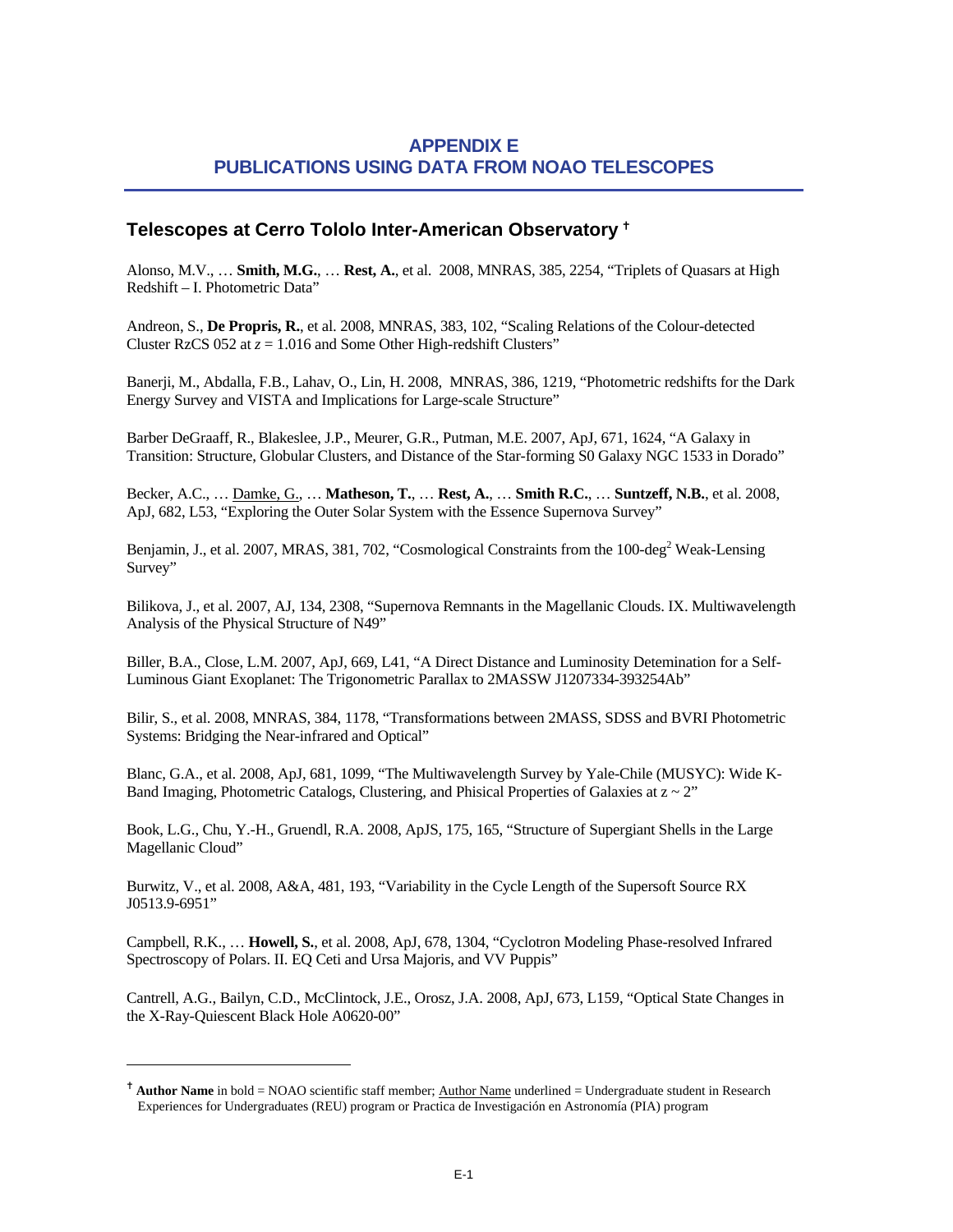Carraro, G., Moitinho, A., Vázquez, R.A. 2008, MNRAS, 385, 1597, "Stellar Populations in the Canis Major Overdensity"

Carraro, G., et al. 2008, MNRAS, 386, 1625, "The Old Open Cluster NGC 2112: Updated Estimates of Fundamental Parameters Based on a Membership Analysis"

Carrera, R., et al. 2008, AJ, 135, 836, "The Chemical Enrichment History of the Large Magellanic Cloud"

Caulet, A., Gruendl, R.A., Chu, Y.-H. 2008, ApJ, 678, 200, "Young Stellar Objects in the Large Magellanic Cloud: N63 and N180 H II Regions"

Cecil, G., Rashkeev, D. 2007, AJ, 134, 1468, "A Side of Mercury Not Seen by Mariner 10"

Chené, A.-N., St-Louis, N. 2007, ASP Conf. 367, ed. N. St-Louis, A.F.J. Moffat (ASP), 117, "Large-Scale Structures in Wolf-Rayet Winds: Single vs Binary"

Chu, Y.-H., Gruendl, R.A. 2008, ASP conf. 387, ed. H. Beuther, H. Linz, Th. Henning (ASP), 415, "Were All Massive Stars Born in OB Associations and Clusters?"

Cohen, J.G., et al. 2008, Apj, 672, 320, "New Extremely Metal-Poor Stars in the Galactic Halo"

Contreras, C., Tappert, C. 2008, A&A, 486, 529, "NSV 13983: A New Dwarf Nova in the Period Gap (Research Note)"

Cruz, K.L., et al. 2008, ASP Conf. 384, ed. Gerard T. van Belle (ASP), 119, "A New Population of Young Brown Dwarfs"

Dawson, S., … **Dey, A.**, … **Jannuzi, B.T.**, et al. 2007, ApJ, 671, 1227, "A Luminosity Function of Lyα-Emitting Galaxies at  $z \approx 4.5$ "

Dunn, J.P., Crenshaw, D.M., Kraemer, S.B., Trippe, M.L. 2008, AJ, 136, 1201, "Intrinsic Absorption Properties in Active Galaxies Observed with the Far Ultraviolet Spectroscopic Explorer"

Ferreiro, D.L., Pastoriza, M.G., Rickes, M. 2008, A&A, 481, 645, "Sample of Minor Merger of Galaxies (Research Note) II. Modeling HII Region Properties"

Figuerêdo E., **Blum, R.D.**, et al. 2008, ApJ, 136, 221, "The Stellar Content of Obscured Galactic Giant H II Regions. VI. W51A"

Finkelstein, S.L., et al. 2008, ApJ, 678, 655, "Effect of Dust Geometry in Lya Galaxies at  $z = 4.4$ "

Firth, P., et al. 2007, MNRAS, 382, 1342, "Compact Stellar Systems Around NGC 1399"

Foley, R.J., … **Matheson, T.**, … **Rest, A.**, … **Smith, R.C.**, et al. 2008, ApJ, 684, 68, "Constraining Cosmic Evolution of Type Ia Supernovae"

Frandsen, S., et al. 2007, A&A, 475, 991, "A Search for Solar-like Oscillations in K Giants in the Globular Cluster M4"

Frinchaboy, P.M., Majewski, S.R. 2008, AJ, 136, 118, "Open Clusters as Galactic Disk Tracers. I. Project Motivation, Cluster Membership, and Bulk Three-Dimensional Kinematics"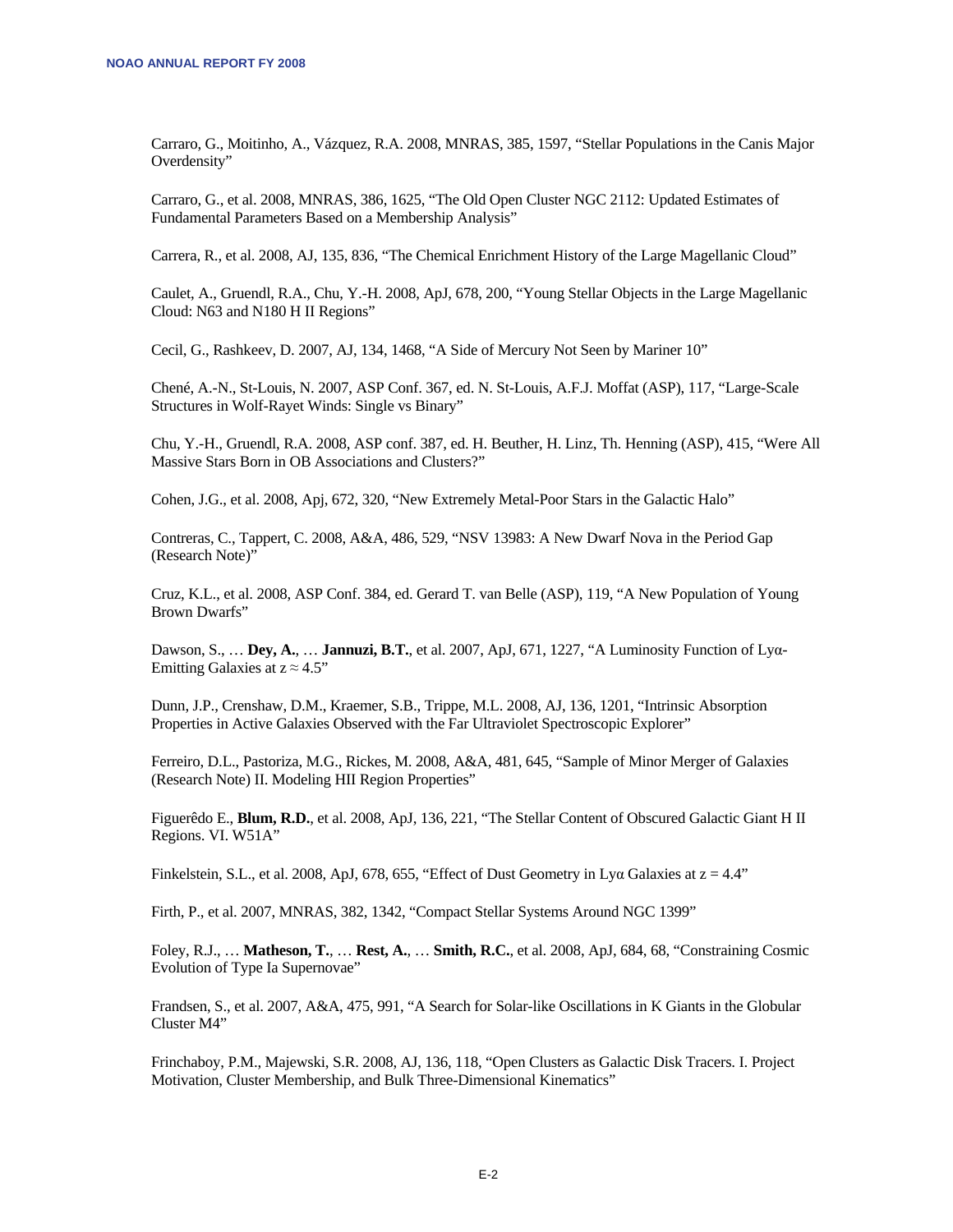Fukui, Y., et al. 2008, ApJS, 178, 56, "The Second Survey of the Molecular Clouds in the Large Magellanic Cloud by Nanten. I. Catalog of Molecular Clouds"

Gahm, G.F., et al. 2008, A&A, 482, L35, "Unveiling Extremely Veiled T Tauri Stars"

Gallo, E., et al. 2007, ApJ, 670, 600, "The Spectral Energy Distribution of Quiescent Black Hole X-Ray Binaries: New Constraints from Spitzer"

González Hernández, I., Hill, F., Lindsey, C. 2007, ApJ, 669, 1382, "Calibration of Seismic Signatures of Active Regions on the Far Side of the Sun"

Greco, C., … **Rest, A.**, et al. 2007, ApJ, 670, 332, "Variable Stars in the Fornax dSph Galaxi. I. The Globular Cluster Fornax 4"

Grouchy, R.D., et al. 2008, AJ, 136, 980, "Counter-Winding Spiral Structure in ESO 297-27"

Guenther, D.B., et al. 2007, ApJ, 671, 581, "Seismology of Pre-Main-Sequence Stars in NGC 6530"

Guerrero, M.A., et al. 2008, ApJ, 683, 272, "Multiple and Precessing Collimated Outflows in the Planetary Nebula IC 4634"

Healey, S.E., et al. 2008, ApJ, 175, 97, "CGRaBS: An All-Sky Survey of Gamma-Ray Blazar Candidates"

Herrmann, K.A., Ciardullo, R., Feldmeier, J.J., Vinciguerra, M. 2008, ApJ, 683, 630, "Planetary Nebulae in FACE-on Spiral Galaxies. I. Planetary Nebula Photometry and Distances"

**Howell, S.B.**, et al. 2008, ApJ, 685, 418, "Dark Matter in Accretion Disks"

Hsieh, B.C., et al. 2008, ApJ, 683, 33, "Pair Analysis of Field Galaxies from the Red-Sequence Cluster Survey"

Huynh, M.T., Jackson, C.A., Norris, R.P., Fernandez-Soto, A. 2008, AJ, 135, 2470, "Radio Observations of the Hubble Deep Field-South Region. IV. Optical Properties of the Faint Radio Population"

Irwin, J., et al. 2008, MNRAS, 384, 675, "The Monitor Project: Rotation of Low-Mass Stars in NGC 2362 – Testing the Disk Regulation Paradigm at 5 Myr"

Jao, W-C., Henry, T.J., Beaulieu, T.D., Subasavage, J.P. 2008, AJ, 136, 840, "Cool Subdwarf Investigations. I. New Thoughts on the Spectral Types of K and M Subdwarfs"

Johnson, C.I., Pilachowski, C.A., Simmerer, J., Schwenk, D. 2008, ApJ, 681, p.1505, "Fe and Al Abundances for 180 Red Giants in the Globular Cluster Omega Centauri (NGC 5139)"

**Kafka, S.**, Anderson, R., Honeycutt, R.K. 2008, AJ, 135, 1649, "QU Carinae: A SNeIa Progenitor?"

Kubo, J.M., Dell' Antonio, I.P. 2008, MNRAS, 385, 918, "A Method to Search for Strong Galaxy-Galaxy Lenses in Optical Imaging Surveys"

Kornilov, V., **Tokovinin, A.**, et al. 2007, MNRAS, 382, 1268, "Combined MASS-DIMM Instruments for Atmospheric Turbulence Studies"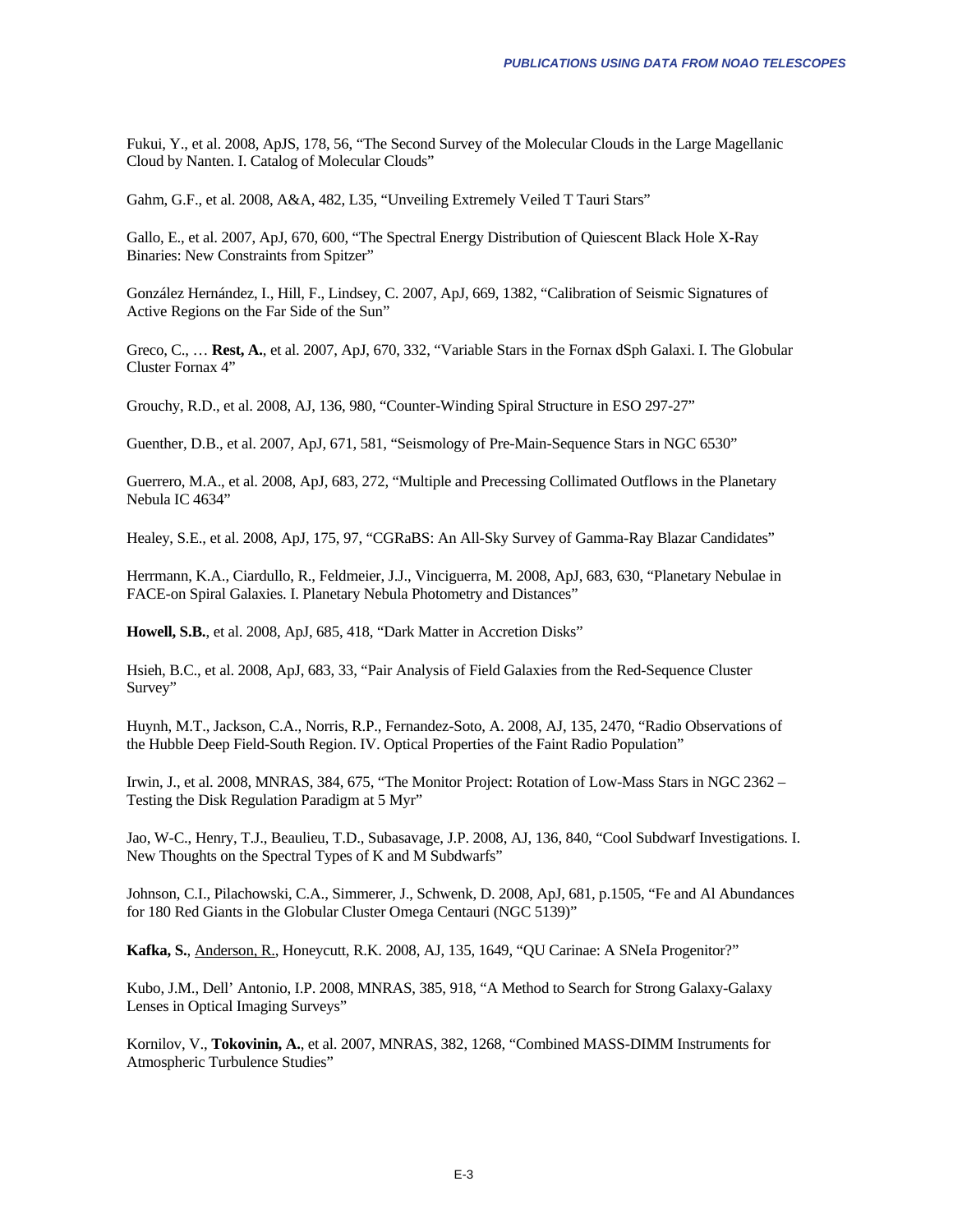Lamy, P.L., et al. 2008, A&A, 487, 1179, "Asteroid 2867 Steins. II. Multi-telescope Visible Observations, Shape Reconstruction, and Rotational State"

Landi, R., et al. 2007, ApJ, 669, 109, "The AGN Nature of 11 out of 12 SWIFT/RXTE Unidentified Sources Through Optical and X-Ray Spectroscopy"

Lépine, S., Moffat, A.F.J. 2008, AJ, 136, 548, "Direct Spectroscopic observations of Clumping in O-Star Winds"

Loh, Y-S., et al. 2008, ApJ, 680, 214, "The Color Bimodality in Galaxy Clusters Since  $z \sim 0.9$ "

Lucey, J.R., et al. 2007, ASP Conf. 379, ed. N. Metcalfe, T. Shanks (ASP), 117, "Age-Dating the Red Sequence in Low-Redshift Clusters"

Luhman, K.L. 2007, ApJS, 173, 104, "The Stellar Population of the Chamaeleon I Star-Forming Region"

Marshall, J.L. 2008, AJ, 135, 1000, "Finding Extreme Subdwarfs"

Masetti, N., et al. 2008, A&A, 482, 113, "Unveiling the Nature of INTEGRAL Objects through Optical Spectroscopy VI. A Multi-observatory Identification Campaign"

Massey, P., … **Olsen, K.A.G.**, … **Smith, R.C.**, Strong, S.B. 2007, AJ, 134, 2474, "A Survey of Local Group Galaxies Currently Forming Stars. III. A Search for Luminous Blue Variables and Other Hα Emission-Line Stars"

Mayer, P., et al. 2008, A&A, 481, 183, "Improved Estimates of the Physical Properties of the O-Star Binary V1007 Sco = HD 152248 and Notes on Several Other Binaries in the NGC 6231 Cluster"

Mermilliod, J.-C., et al. 2008, A&A, 485, 95, "Membership, Binarity, and Rotation of F-G-K Stars in the Open Cluster Blanco 1"

Miller, A.A., et al. 2008, MNRAS, 387, 349, "The Monitor POroject: The Search for Transits in the Open Cluster NGC 2362"

Miller, J.P., Pennypacker, C.R., White, G.L. 2008, PASP, 120, 449, "Optimal Image Subtraction Method: Summary Derivations, Applications, and Publicly Shared Application Using IDL"

Netzer, H., et al. 2007, ApJ, 671, 1256, "Black Hole Mass and Growth Rate at High Redshift"

Osterman, M.A., et al. 2007, ApJ, 671, 97, "New Multiwavelength Observations of PKS 2155-304 and Implications for the Coordinated Variability Patterns of Blazars"

Osterman, M.A., et al. 2008, AJ, 136, 1398, "Results of the First Simultaneous X-Ray, Optical, and Radio Campaign on the Blazar PKS 1622-297"

Padmanabhan, N., et al. 2008, ApJ, 674, 1217, "An Improved Photometric Calibration of the Sloan Digital Sky Survey Imaging Data"

Prescott, M.K.M., et al. 2007, ApJ, 668, 182, "The Incidence of Highly Obscured Star-Forming Regions in Sings Galaxies"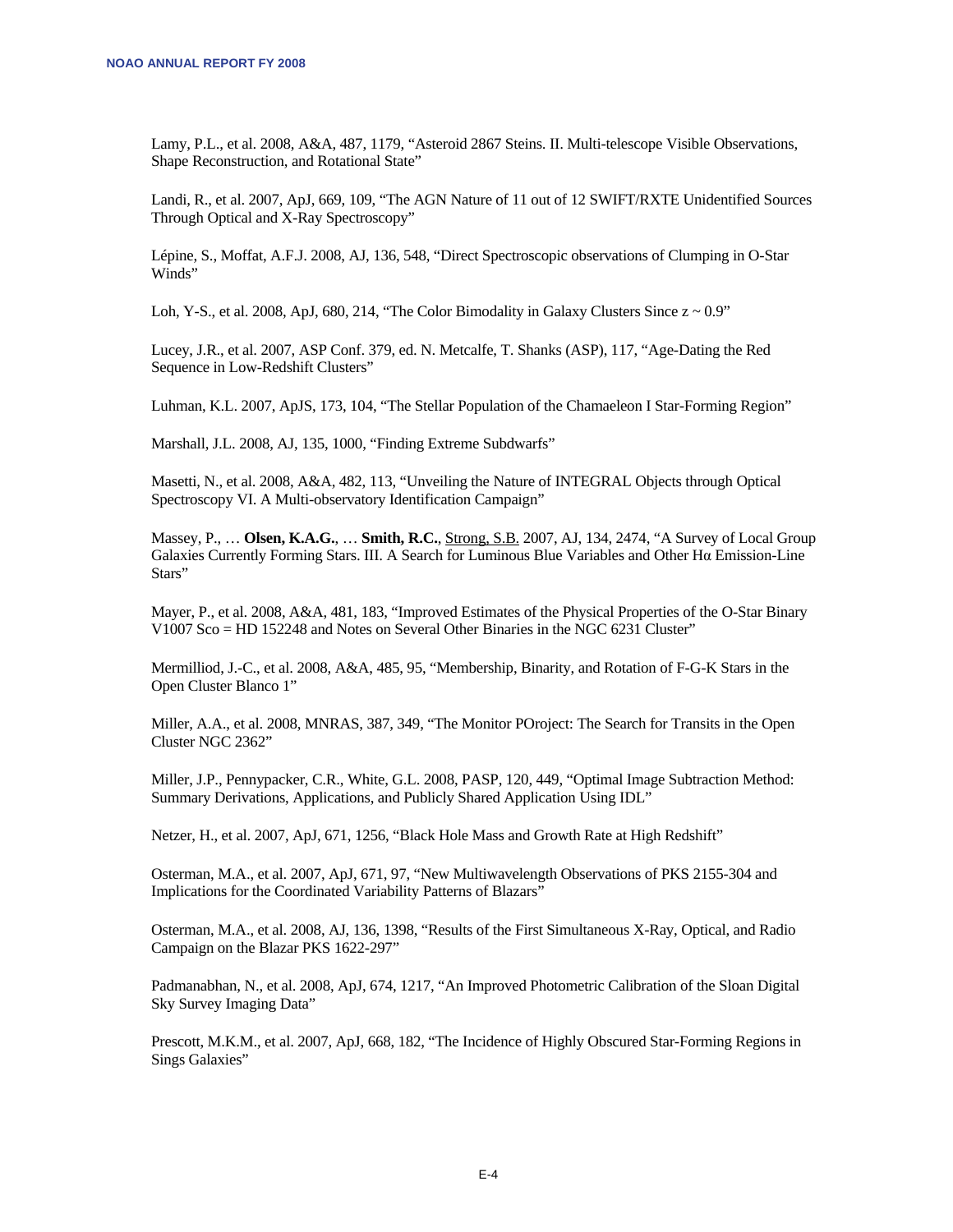Pretorius, M.L., Knigge, C. 2008, MNRAS, 385, 1471, "An Hα-selected Sample of Cataclysmic Variables – I. Observations of Newly Discovered Systems"

Reid, I.N., Cruz, K.L., Burgasser, A.J., Liu, M.C. 2008, AJ, 135, 580, "L-Dwarf Binaries in the 20-Parsec Sample"

**Rest, A.**, **Matheson T.**, … **Smith, R.C.**, **Olsen, K.**, … Damke, G., Newman, A., et al. 2008, ApJ, 680, 1137, "Spectral Identification of an Ancient Supernova Using Light Echoes in the Large Magellanic Cloud"

Sana, H., et al. 2008, MNRAS, 386, 447, "The Massive Star Binary Fraction in Young Open Clusters – I. NGC 6231 Revisited"

**Shaw R.A.**, **Rest, A.**, Damke, G., **Smith, R.C.**, et al. 2007, ApJ, 669, L25, "The Unusual Variability of the Large Magellanic Cloud Planetary Nebula RPJ 053059-683542"

Sehgal, N., et al. 2008, ApJ, 673, 163, "Probing the Relation Between X-Ray-Derived and Weak-Lensing-Derived Masses for Shear-Selected Galaxy Clusters. I. A781"

Silverman, J.D., … **Jannuzi, B.T.**, **Smith, M.G.**, et al. 2008, ApJ, 679, 118, "The Luminosity Function of X-Ray-Selected Active Galactic Nuclei: Evolution of Supermassive Black Holes at High Redshift"

Smith, A.G., et al. 2008, AJ, 136, 358, "The Phoenix Deep Survey: Extremely Red Galaxies and Cluster Candidates"

Smith Castelli, A.V., et al. 2008, MNRAS, 386, 2311, "Galaxy Populations in the Antlia Cluster – I. Photometric Properties of Early-Type Galaxies"

Smith, R.J., Lucey, J.R., Hudson, M.J. 2007, MNRAS, 381, 1035, "A Deep AAOmega Survey of Low-Luminosity Galaxies in the Shapley Supercluster: Stellar Population Trends"

Springob, C.M., et al. 2007, ApJS, 172, 599, "SFI++. II. A New I-Band Tully-Fisher Catalog, Derivation of Peculiar velocities, and Data Set Properties"

Stubbs, C.W., … **Smith, R.C.**, et al. 2007, PASP, 119, 1163, "Toward More Precise Survey Photometry for PanSTARRS and LSST: Measuring Directly the Optical Transmission Spectrum of the Atmosphere"

Subasavage, J.P., et al. 2007, ASP Conf. 372, ed. R. Napiwotzki, M.R. Burleigh (ASP), 53, "Identifying and Characterizing New Nearby White Dwarfs"

Subasavage, J.P. 2007, PASP, 119, 1345, "White Dwarfs in the Solar Neighborhood"

Subasavage, J.P., et al. 2008, AJ, 136, 899, "The Solar Neighborhood. XX. Discovery and Characterization of 21 New Nearby White Dwarf Systems"

Sullivan, D.J., et al. 2008, MNRAS, 387, 137, "Whole Earth Telescope Observations of the Hot Helium Atmosphere Pulsating White Dwarf EC 20058-5234"

Taylor, B.J., Joner, M.D., Jeffery, E.J. 2008, ApJS, 176, 262, "Cousins Photometry and Temperatures for the Hyades, Coma, NGC 752, Praesepe, and M67"

Thompson, H.M.A., et al. 2008, MNRAS, 383, 729, "Iron Abundances from Optical Fe III Absorption Lines in B-Type Stellar Spectra"